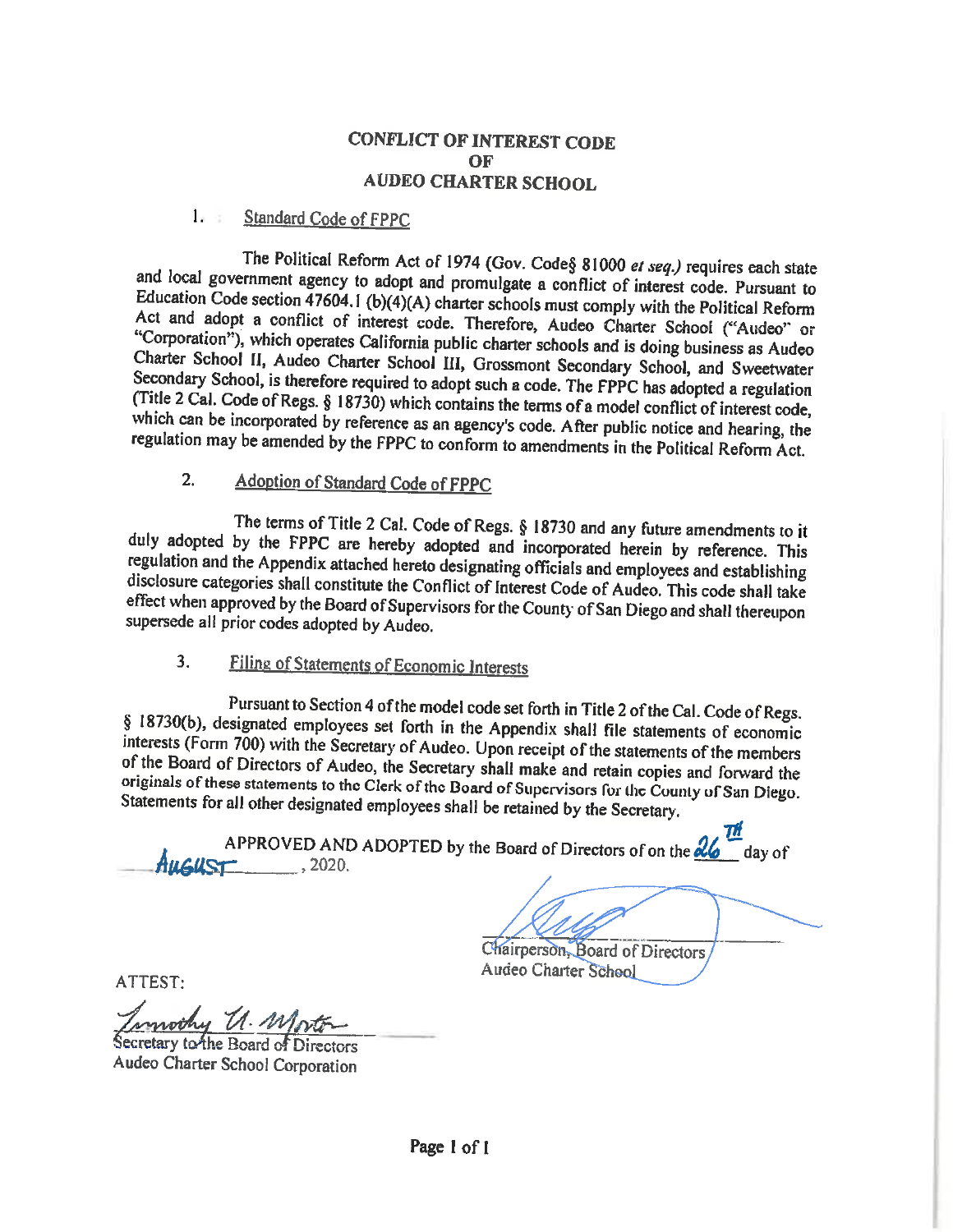## **APPENDIX TO CONFLICT OF INTEREST CODE OF AUDEO CHARTER SCHOOL**

#### **Preamble**

Any person designated in Section I of this Appendix who is unsure of any right or obligation arising under this Code may request a formal opinion or letter of advice from the FPPC or an opinion from the Audeo's general counsel. (Gov. Code§ 83114; Title 2 Cal. Code of Regs. § l8730(b)(ll).) A person who acts in good faith in reliance on an opinion issued to him or her by the FPPC shall not be subject to criminal or civil penalties for so acting, provided that all material facts are stated in the opinion request. (Gov. Code§ 83ll4(a).)

Opinions rendered by general counsel do not provide any statutory defense to an alleged violation of conflict of interest statutes or regulations. The prosecuting agency may, but is not required to, consider a requesting party's reliance on general counsel's opinion as evidence of good faith. In addition, Audeo may consider whether such reliance should constitute a mitigating factor to any disciplinary action that Audeo Charter School II, Audeo Charter School III, Grossmont Secondary School, or Sweetwater Secondary School may bring against the requesting party under Government Code § 91003.5.

### **I.**

#### **Designated Employees**

| Designated Employees                                 | Categories Disclosed |
|------------------------------------------------------|----------------------|
| Chairperson and Members of the Board of<br>Directors | 4 through 6          |
| President and Chief Executive Officer                | 1 through $6$        |
| <b>Executive Director</b>                            | 1 through 6          |
| Finance Administrator                                | 1 through 6          |
| CFO/Treasurer of the Board of Directors              | 1 through 6          |
| General Counsel                                      | 4 through 6          |
| Consultants/New Positions <sup>1</sup>               |                      |

<sup>1</sup> With respect to consultants, the President/CEO may determine in writing that a particular consultant/new position, although a "designated employee," is hired to perform a range of duties that is limited in scope and thus is not required to comply with the written disclosure requirements described in these categories. Such written determination shall include a description of the consultant's duties and, based upon that description, a statement of the extent of disclosure requirements. The President and CEO's determination is a public record and shall be retained for public inspection by the Audeo in the same manner as this Conflict of Interest Code. Nothing herein excuses any such consultant/ new position from any other provision of this Conflict of Interest Code.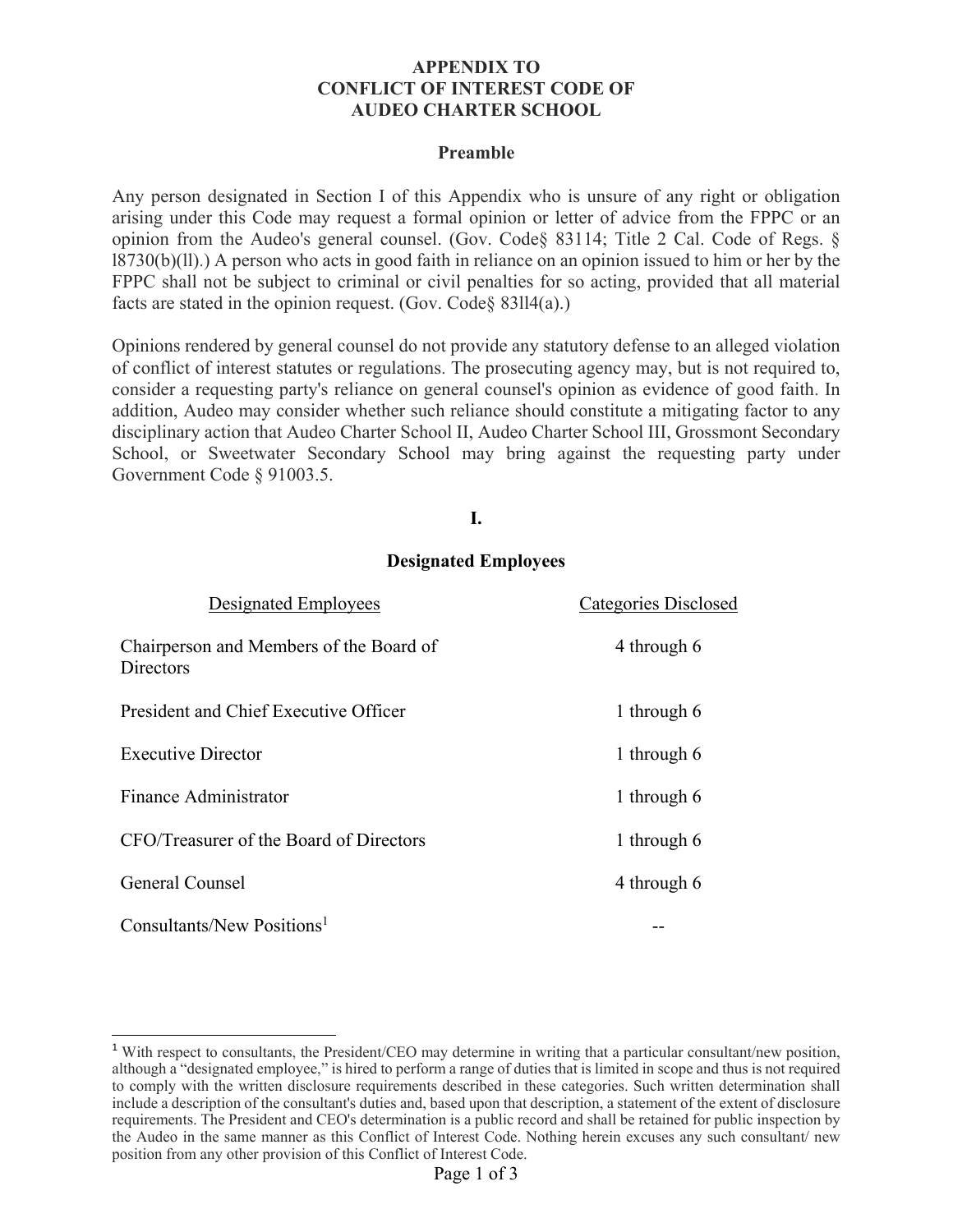### **Disclosure Categories**

### Category l. Reportable Investments

A designated employee in this category shall report all reportable investments, as defined in Government Code § 82034, in business entities located in, doing business in, planning to do business in, or having done business in the previous two (2) years in San Diego County in which the Corporation's school is located, which business entities operate or provide facilities, goods, supplies, equipment and/or machinery, vehicles, personnel or services of a type utilized the Corporation or its school.

#### Category 2. Reportable Interests in Real Property

A designated employee in this category shall disclose all interests in real property, as defined in Government Code *§§* 82033 and 82035, that are within two (2) miles of any facility or real property owned or used by Audeo.

#### Category 3. Reportable Income

A designated employee in this category shall disclose all income as defined in Government Code § 82030 of the designated employee from business entities or other sources located in, doing business in, planning to do business in, or having done business in the previous two (2) years in San Diego County during the reporting period which business entities operate or provide facilities, goods, supplies, equipment and/or machinery, vehicles, personnel or services of a type utilized the Corporation or its school.

## Category 4. Less-Inclusive Reportable Investments

A designated employee in this category shall disclose only investments as defined in Government Code § 82034 in any business entity, which within the last two (2) years has contracted with or in the future foreseeably may contract with Audeo to provide personnel, services, supplies, material, machinery or equipment:

(a) to Audeo of the type utilized by the Charter School which is located in or doing business in San Diego County, and associated with the job assignment or position of the designated employee; or

(b) to any entity which has contracted with Audeo within the last two (2) years or which in the future foreseeably may contract with Audeo to provide services, supplies, materials, machinery or equipment associated with the job assignment or position of the designated employee.

## Category 5. Less-Inclusive Reportable Income

A designated employee in this category shall disclose only that reportable income as defined in Government Code § 82030 which is derived from a source which within the last two (2) years has contracted with Audeo or in the future foreseeably may contract with Audeo to provide personnel, services, supplies, materials, machinery or equipment: